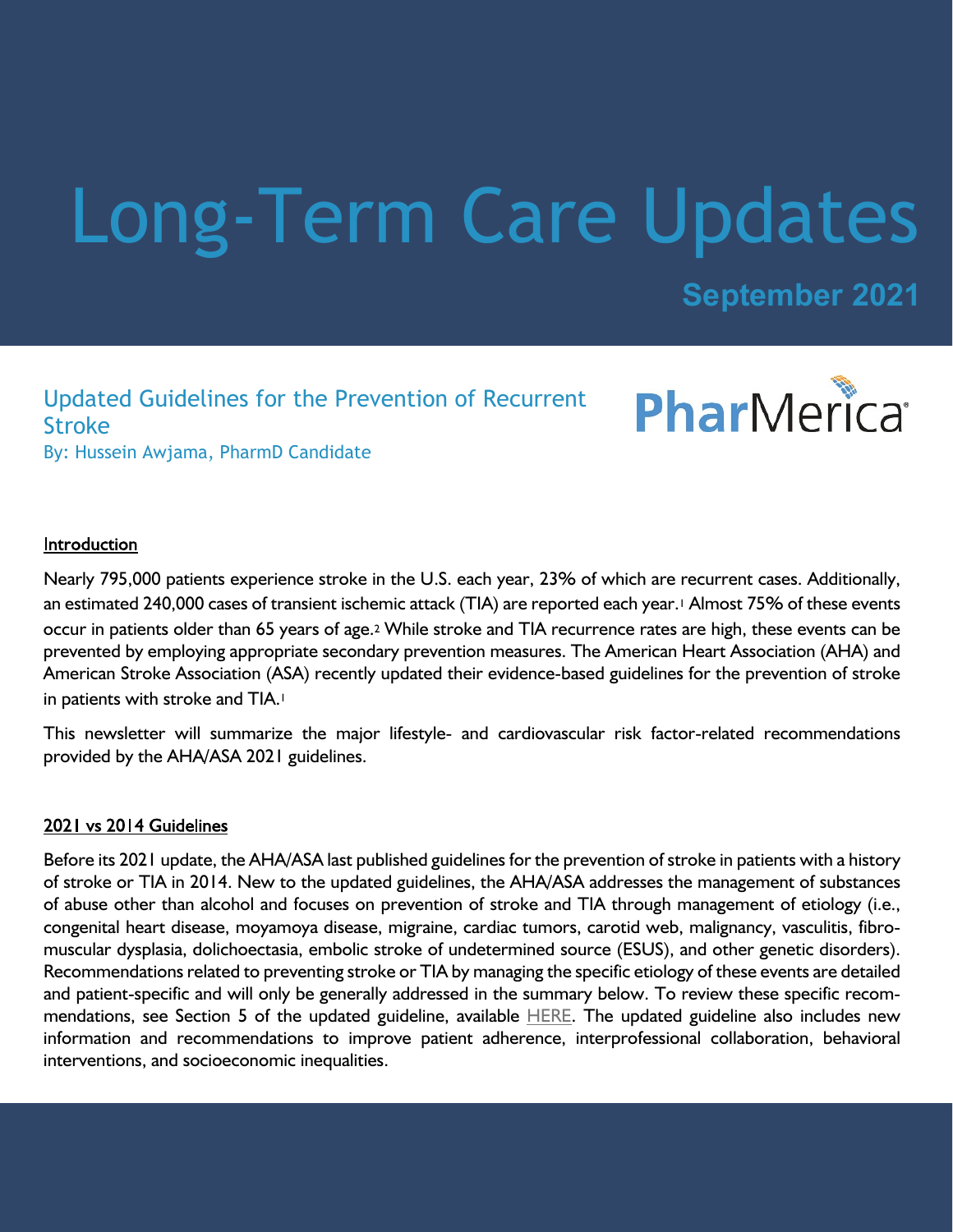A summary of the major recommendations follows. Specific recommendations include a class of recommendation and level of evidence rating. This rating system is described in the table below.

| Class (Strength) of Recommendation               | Level (Quality) of Evidence                                                                |
|--------------------------------------------------|--------------------------------------------------------------------------------------------|
| Class I (Strong): Benefit $>>$ Risk              | Level A: More than one high-quality RCT or meta-analysis                                   |
| Class 2a (Moderate): Benefit >> Risk             | Level B-R: One or more moderate-quality RCTs or meta-<br>analyses of moderate-quality RCTs |
| Class 2b (Weak): Benefit $>$ Risk                | Level B-NR: Non-randomized studies                                                         |
| Class 3: No benefit (Moderate): Benefit $=$ Risk | Level C-LD: Limited data available                                                         |
| Class 3: Harm (Strong): $Risk$ > Benefit         | Level C-EO: Expert Opinion                                                                 |

Table. AHA/ASA Class of Recommendation and Level of Evidence Rating System.

## Lifestyle Modification-Related Recommendations

Advise patients to avoid tobacco, excessive alcohol consumption, and stimulants (e.g., amphetamines, amphetamine derivatives, cocaine, or khat). If the patient is a smoker, offer nicotine replacement, bupropion, or varenicline (class 1, level A). If the patient is unable to quit, advise to reduce smoking to lower the risk of recurrent stroke (class 1, level B-NR). Recommend the patient avoid environmental smoking exposure to lower the risk of recurrent stroke (class 1, level B-NR). If alcohol consumption is greater than 2 drinks per day for men and 1 drink per day for women, advise to reduce or eliminate alcohol consumption (class 1, level B-NR). In the case of stimulants use such as amphetamines, recommend discontinuation (class 1, level C-EO). In the case of substance use disorders, refer patients to specialized services to help their dependency (class 1, level C-EO). Advise patients to follow Mediterranean diet including monounsaturated fat, plant-based foods, and fish (class 2a, level B-R). If the patient has high blood pressure (BP) and sodium intake is not restricted, advise the patient to reduce sodium intake by  $\geq 1$  gram/day (2.5 grams/day table salt) (class 2a, level B-R). Recommend physical activity, especially aerobic activity, as tolerated by the patient.

# **Cardiovascular Risk Factor-Related Recommendations**

# Hypertension

Patients with hypertension and history of stroke or TIA should be treated with a thiazide diuretic, angiotensinconverting enzyme inhibitor, or angiotensin II receptor blockers to reduce recurrent stroke risk (class 1, level A). Aim for a target BP <130/80 mmHg for most patients to reduce the risk of recurrent stroke and vascular events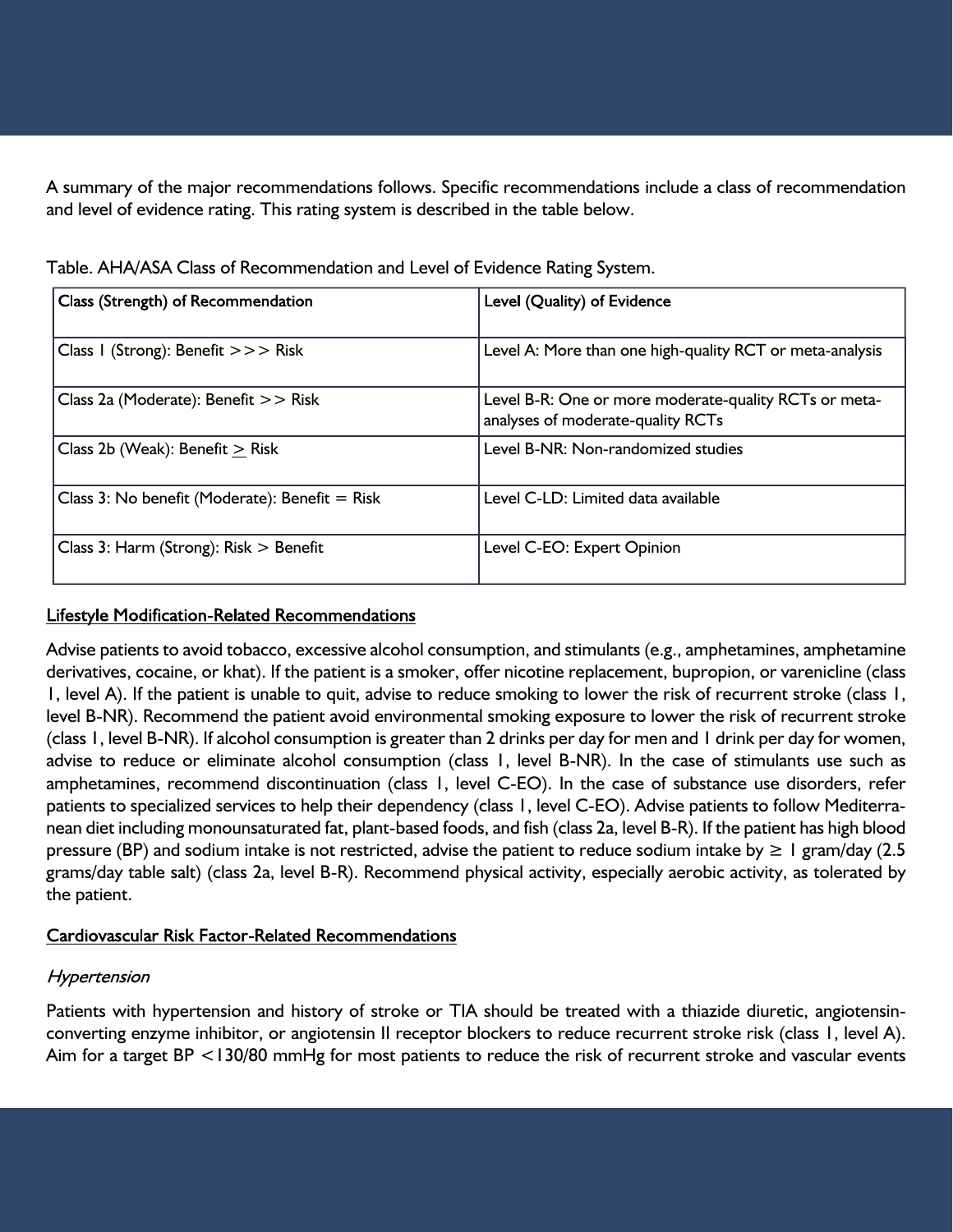(class 1, level B-R). In patients with an average BP of ≥130/80 mmHg, risk of recurrent stroke, ICH, and other vascular events can be reduced with the use of antihypertensive therapy (class 2a, level B-R).

### Hyperlipidemia Treatment for Secondary Prevention of Stroke

Atorvastatin 80 mg daily is indicated to reduce stroke recurrence in patients with ischemic stroke with no known coronary heart disease, no major cardiac sources of embolism, and LDL-C >100 mg/dL (class 1, level A). Maximally tolerated statin with ezetimibe, if needed, is recommended to achieve LDL-C of <70 mg/dL in patients with ischemic stroke or TIA and atherosclerotic disease to reduce the risk of major cardiovascular events (class 1, level A). Use of a PCSK inhibitor is reasonable in patients who are taking maximally tolerated statin and ezetimibe therapy and still have an LDL-C  $>$  70 mg/dL (class 2a, level B-NR).

### Treatment of Hypertriglyceridemia

In patients with fasting triglycerides between 135 to 499 mg/dL and LDL-C of 41 to 100 mg/dL, on moderate- or high-intensity statin therapy, with HbA1c <10%, and with no history of pancreatitis, atrial fibrillation, or severe heart failure, treatment with icosapent ethyl (IPE) 2 grams twice daily is reasonable to reduce risk of recurrent stroke. In patients with triglycerides >500 mg/dL, recommend implementation of a very low-fat diet, avoidance of refined carbohydrates and alcohol, and consumption of omega-3 fatty acids to lower the risk of ASCVD events. If it is necessary to prevent pancreatitis, fibrate therapy is recommended (class 2a, level B-NR).

# **Managing Diabetes**

In patients with diabetes, treatment should be individualized. In most patients who are <65 years of age with no comorbid conditions, achieving an HbA1c ≤7% is recommended to reduce risk for microvascular complications (class 1, level A). An HbA1c of 7.5-8% is recommended by the American Geriatrics Society in elderly patients with moderate comorbidities and life expectancy less than 10 years. The American Diabetes Association recommends a more relaxed HbA1c goal of 8-8.5% for older patients with complex medical issues. Glucose lowering agents with proven cardiovascular benefits should be included to reduce the risk for future major adverse cardiovascular events such stroke, myocardial infarction (MI), and cardiovascular death (class 1, level B-R). Multidimensional care, including lifestyle counseling, nutrition therapy, and diabetes self-management education is recommended to achieve glycemic control (class 1, level C-EO). In patients with prediabetes, lifestyle modification is recommended. Metformin is recommended for patients with a body mass index (BMI)  $\geq$ 35 kg/m<sup>2</sup>, those <60 years of age, or women with a history of gestational diabetes to control blood sugar and to prevent progression to diabetes (class 2b, level B-R). In patients ≤6 months after TIA or ischemic stroke with insulin resistance, HbA1c <7.0%, and without heart failure or bladder cancer, treatment with pioglitazone may be considered to prevent recurrent stroke (class 2b, level B-R).

### **Managing Obesity**

In patients who are overweight or obese, weight loss is recommended to improve the ASCVD risk. These patients should be referred to an intensive, multicomponent, behavioral lifestyle-modification programs to achieve sustained weight loss (class 1, level B-R). Calculation of BMI is recommended when stroke occurs and annually thereafter to screen for and classify obesity (class 1, level C-EO).